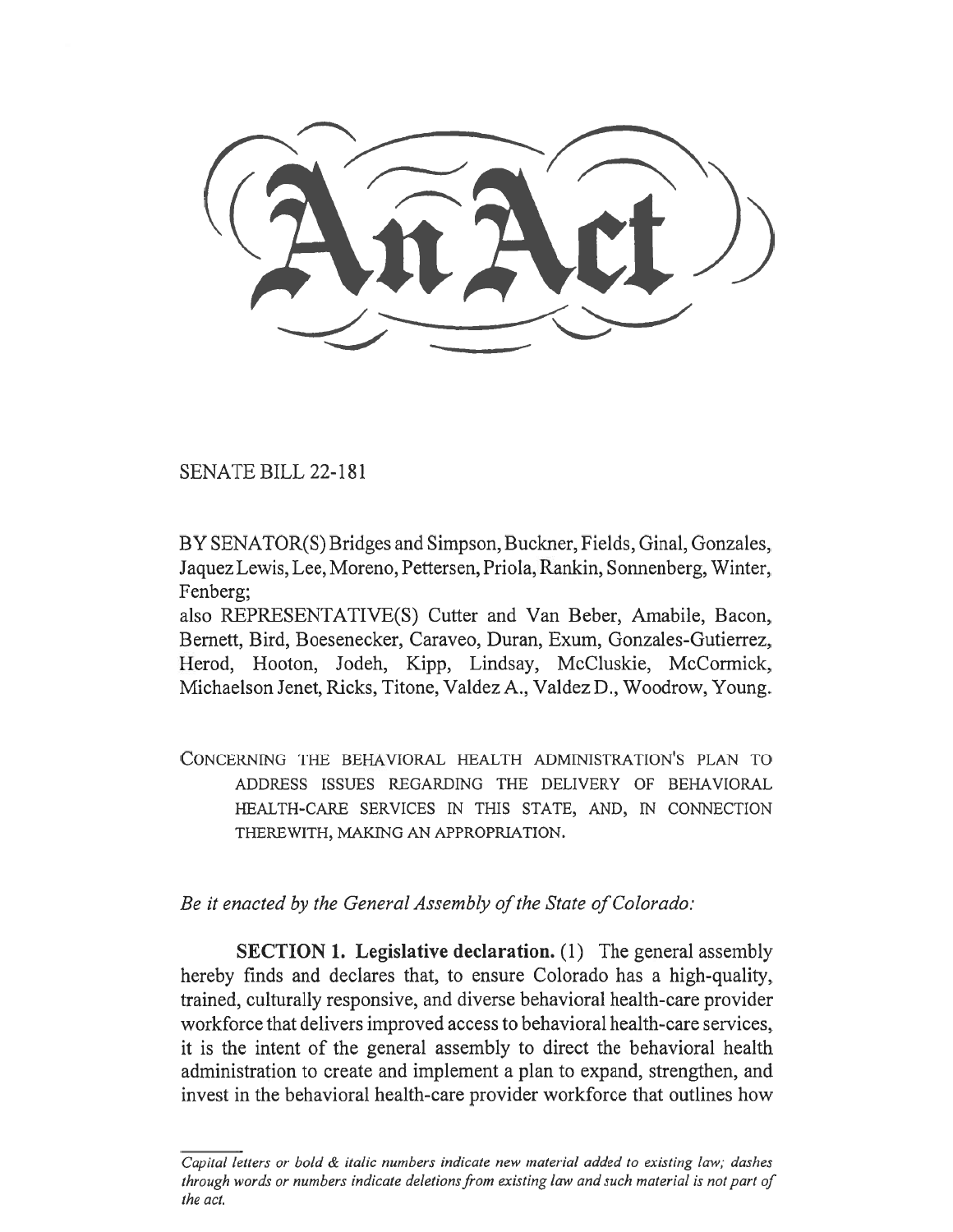(a) Promote and recruit new and existing behavioral health-care providers in Colorado;

(b) Create opportunities for behavioral health-care providers to advance in their field;

(c) Increase the number of peer support professionals across the state;

(d) Support rural communities in developing the skills of their residents;

(e) Offer student loan forgiveness programs and student scholarships;

 $(f)$  Expand telehealth options; and

(g) Increase flexibility concerning credentialing and licensing reciprocity among states.

(2) The general assembly further finds that the plan implemented by the behavioral health administration must be based on the work of the behavioral health workforce development workgroup as reflected in the December 2021 "Stakeholder Recommendations to Address the Behavioral Workforce Shortage" and the final report of the behavioral health transformational task force.

(3) (a) The general assembly further finds that:

(I) During the COVID-19 pandemic, the need for behavioral health-care services from qualified behavioral health-care providers increased substantially;

(II) During this unprecedented time, Coloradans may have lost access to or encountered decreased access to behavioral health-care and mental health providers;

(III) Since the COVID-19 pandemic began, rates of psychological

PAGE 2-SENATE BILL 22-181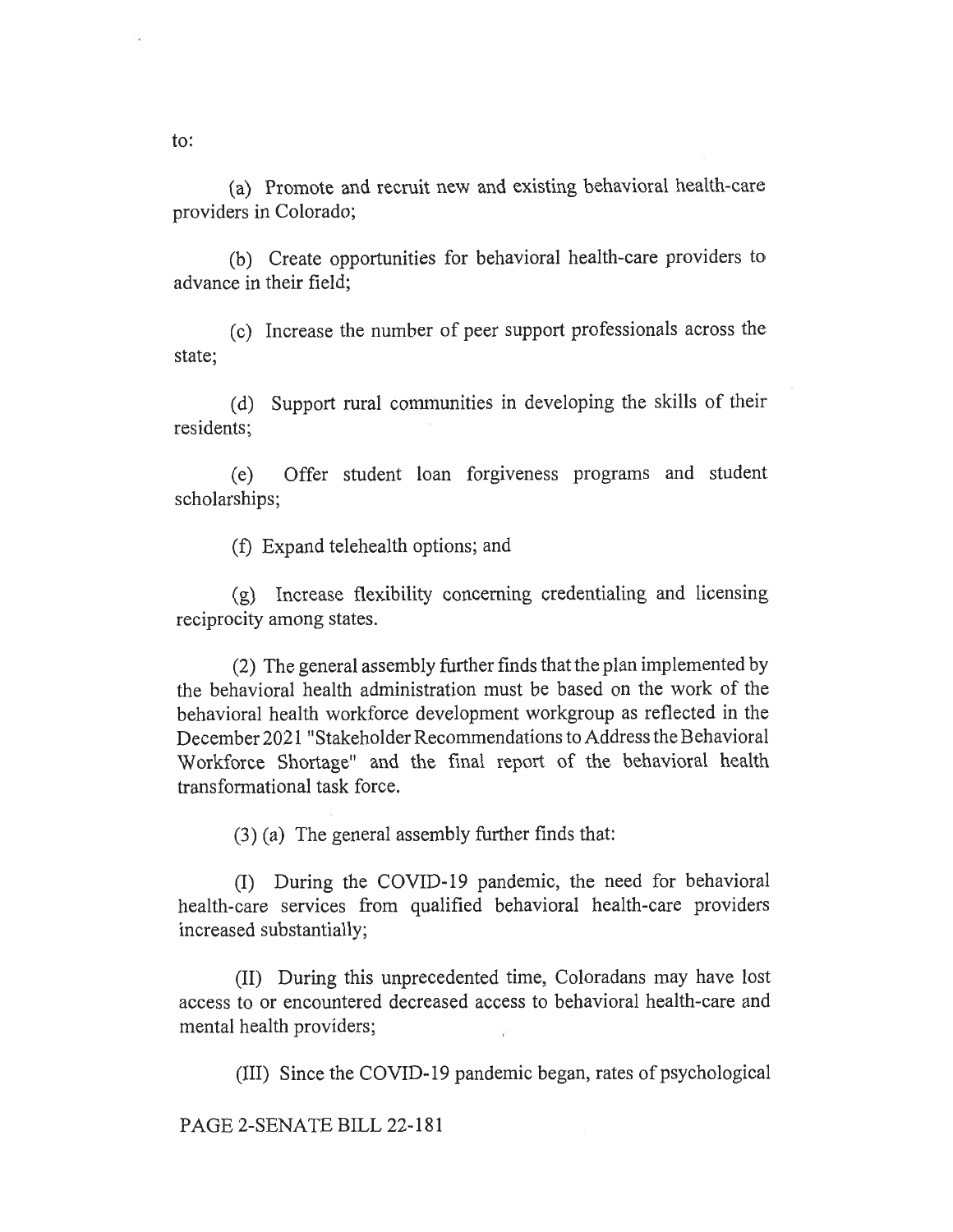distress have increased alongside symptoms of anxiety, depression, and other behavioral and mental health disorders, including substance use disorders; and

(IV) A plan to expand and strengthen the behavioral health-care provider workforce in this state will increase the number of behavioral health-care providers and aid in the control and alleviation of behavioral health issues, including access to care, that were brought on and exacerbated by the COVID-19 pandemic.

(b) The general assembly declares that:

(I) The creation and implementation of a behavioral health-care provider workforce plan and the requirement for the behavioral health administration to take other specific actions designed to expand access to behavioral health care are intended to respond to the negative public health impacts of COVID-19 on the behavioral health-care provider workforce and on the people seeking behavioral health-care services, especially on priority populations;

(II) The plan and other targeted actions required by part 3 of article 60 of title 27, Colorado Revised Statutes, and the activities related to the implementation of the plan are important government services;

(III) The federal government enacted the "American Rescue Plan Act of 2021", Pub.L. 117-2, referred to in this section as the "federal act", to provide support to state, local, and tribal governments in responding to the negative public health impacts of the COVID-19 pandemic; and

(IV) Expanding and strengthening the behavioral health-care provider workforce through the implementation of this act is an appropriate use of the money transferred to Colorado under the federal act.

(4) The general assembly further finds that:

(a) Providing additional funding for scholarships and loan repayment for behavioral health-care providers and licensure candidates will increase the number of behavioral health-care providers necessary to expand access to care by those who suffer from the negative impacts brought on by the COVID-19 pandemic;

PAGE 3-SENATE BILL 22-181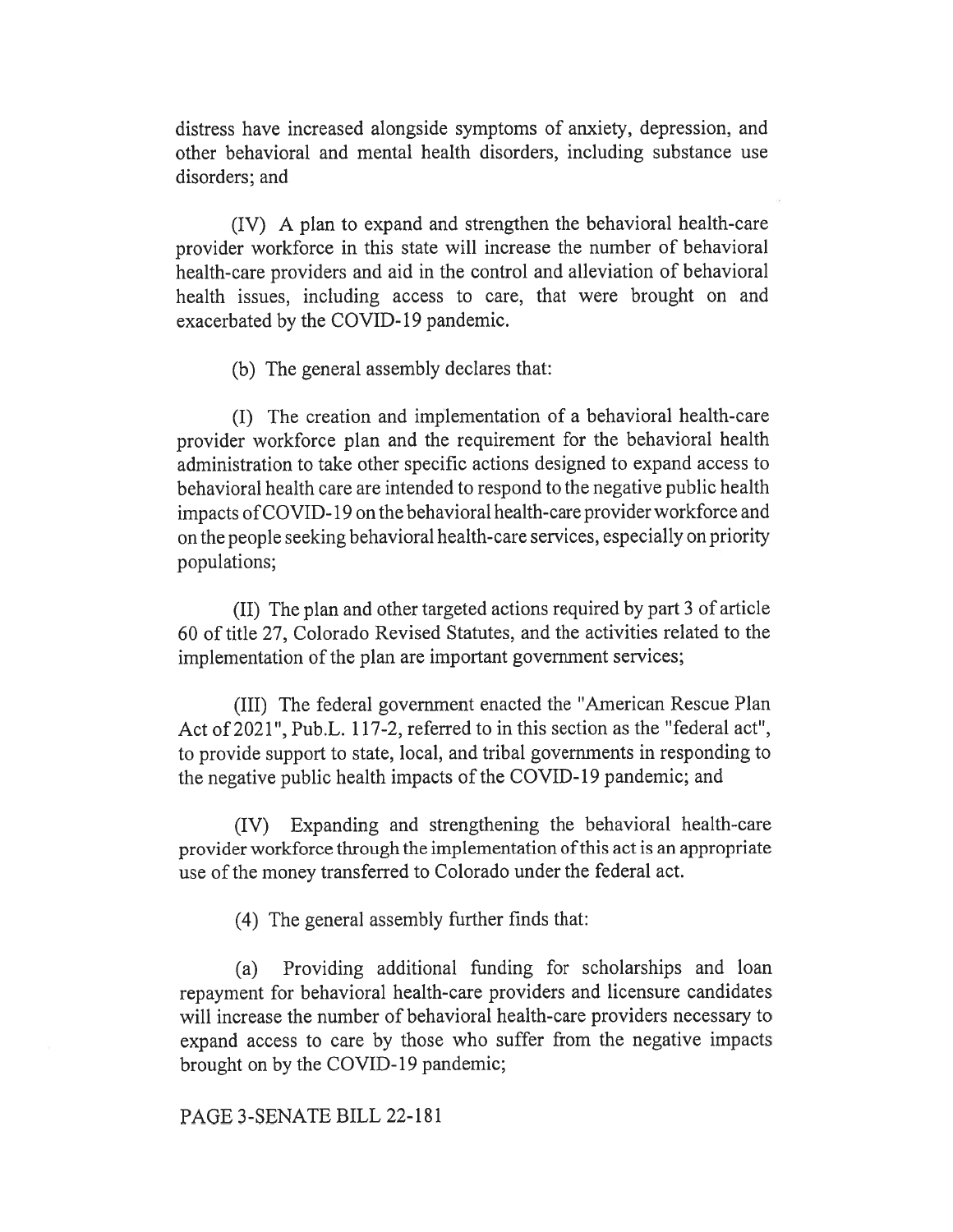(b) Allowing the primary care office to more easily address the growing behavioral health crisis is an important government service; and

(c) Increasing funding to the primary care office for loan repayment and scholarships for behavioral health-care providers is an appropriate use of the money transferred to Colorado under the federal act.

SECTION 2. In Colorado Revised Statutes, add part 3 to article 60 of title 27, as follows:

### PART 3

# BEHAVIORAL HEALTH-CARE PROVIDER WORKFORCE

27-60-301. Definitions. As USED IN THIS PART 3 UNLESS THE CONTEXT OTHERWISE REQUIRES:

(1) "BEHAVIORAL HEALTH ADMINISTRATION" OR "BHA" MEANS THE BEHAVIORAL HEALTH ADMINISTRATION ESTABLISHED IN SECTION 27-60-203.

(2) "BEHAVIORAL HEALTH AIDE" OR "AIDE" MEANS AN INDIVIDUAL WHO:

(a) ADDRESSES MENTAL HEALTH CONDITIONS AND SUBSTANCE USE DISORDERS TO PROMOTE HEALTHY INDIVIDUALS, FAMILIES, AND COMMUNITIES;

(b) DEPENDENT ON THE LEVEL OF CERTIFICATION OF THE INDIVIDUAL, MAY ACT AS A COMMUNITY EDUCATOR AND PROVIDE EXPANDED SERVICES FOR MORE COMPLEX BEHAVIORAL HEALTH NEEDS; AND

(c) IS FAMILIAR WITH STATE AND LOCAL RESOURCES AND CAN PROVIDE REFERRALS AND OTHER ADDITIONAL SERVICES.

(3) "BEHAVIORAL HEALTH PROVIDER" MEANS A RECOVERY COMMUNITY ORGANIZATION AS DEFINED IN SECTION 27-80-126, A RECOVERY SUPPORT SERVICES ORGANIZATION AS DEFINED IN SECTION 27-60-108, OR A LICENSED ORGANIZATION OR PROFESSIONAL THAT PROVIDES DIAGNOSTIC, THERAPEUTIC, OR PSYCHOLOGICAL SERVICES FOR BEHAVIORAL HEALTH CONDITIONS. BEHAVIORAL HEALTH PROVIDERS INCLUDE A RESIDENTIAL CHILD CARE FACILITY, AS DEFINED IN SECTION 26-6-102, AND A FEDERALLY

PAGE 4-SENATE BILL 22-181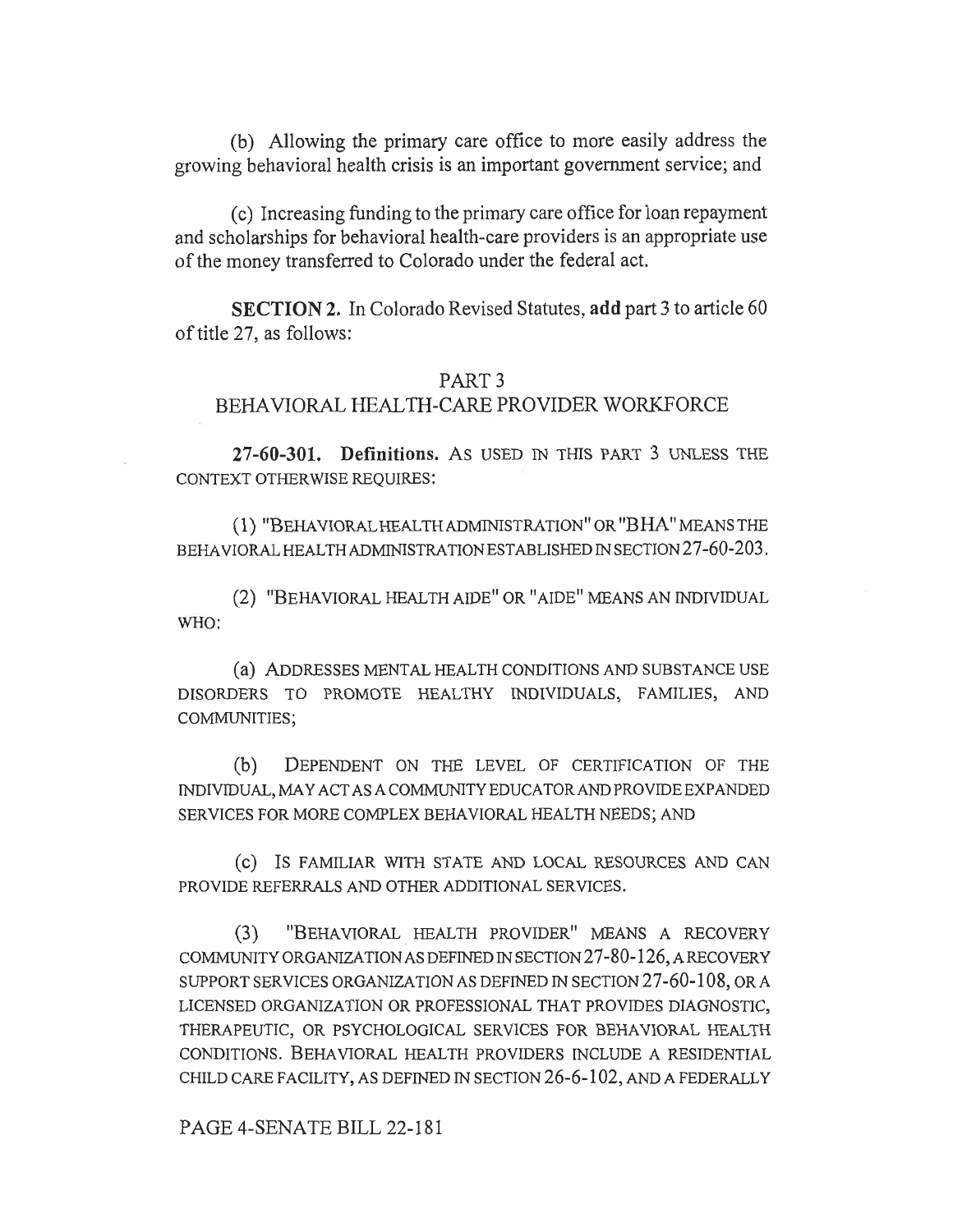QUALIFIED HEALTH CENTER AS DEFINED IN THE FEDERAL "SOCIAL SECURITY ACT", 42 U.S.C. SEC. 1395x (aa)(4).

(4) "COMMUNITY COLLEGE" MEANS A COMMUNITY COLLEGE DESCRIBED IN SECTION 23-60-205 THAT IS GOVERNED BY THE STATE BOARD FOR COMMUNITY COLLEGES AND OCCUPATIONAL EDUCATION.

(5) "FUND" MEANS THE BEHAVIORAL AND MENTAL HEALTH CASH FUND CREATED IN SECTION  $24-75-230$   $(2)(a)$ .

(6) "INSTITUTION OF HIGHER EDUCATION" MEANS A LOCAL DISTRICT COLLEGE OPERATING PURSUANT TO ARTICLE 71 OF TITLE 23 OR AN INSTITUTION OF HIGHER EDUCATION.

(7) "LEARNING MANAGEMENT SYSTEM" MEANS AN ONLINE TRAINING CURRICULUM DEVELOPED FOR HEALTH-CARE PROVIDERS IN RURAL AND METRO AREAS PURSUANT TO SECTION 27-60-112 (2)(b) TO INCREASE COMPETENCIES IN MENTAL HEALTH AND SUBSTANCE USE DISORDERS THAT WILL SUPPORT A HIGH-QUALITY, TRAINED, CULTURALLY RESPONSIVE, AND DIVERSE BEHAVIORAL HEALTH-CARE PROVIDER WORKFORCE.

(8) "PEER SUPPORT PROFESSIONAL" HAS THE SAME MEANING AS SET FORTH IN SECTION 27-60-108 (2)(b).

(9) "PLAN" MEANS THE BEHAVIORAL HEALTH-CARE PROVIDER WORKFORCE PLAN CREATED BY THE BHA PURSUANT TO SECTION 27-60-302.

(10) "PRIORITY POPULATIONS" MEANS:

(a) PEOPLE EXPERIENCING HOMELESSNESS;

(b) PEOPLE INVOLVED WITH THE CRIMINAL JUSTICE SYSTEM;

(c) PEOPLE OF COLOR;

(d) AMERICAN INDIANS AND ALASKA NATIVES;

(e) VETERANS;

(f) PEOPLE WHO ARE LESBIAN, GAY, BISEXUAL, TRANSGENDER, OR

PAGE 5-SENATE BILL 22-181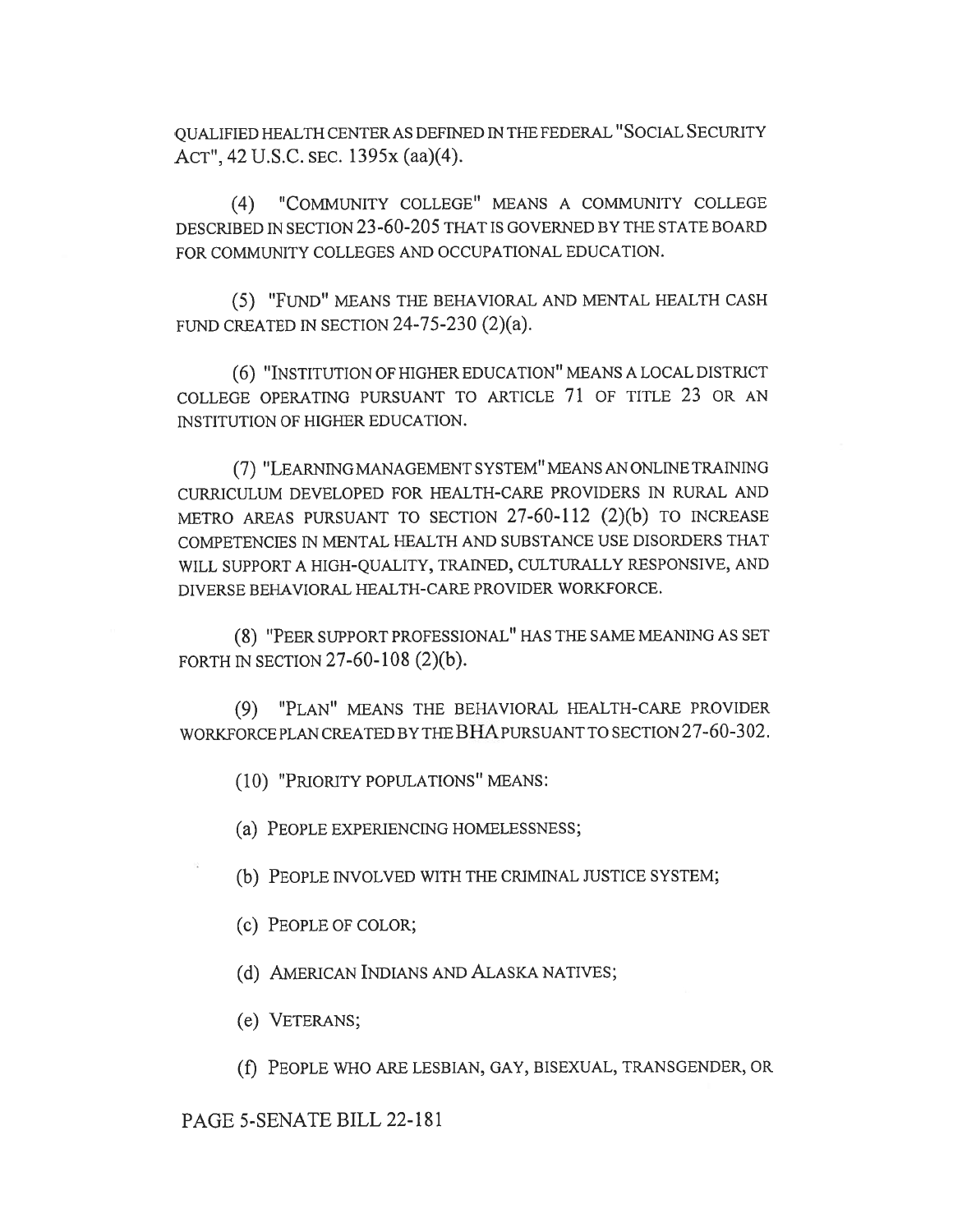### QUEER OR QUESTIONING;

(g) OLDER ADULTS;

(h) CHILDREN AND FAMILIES; AND

(i) PEOPLE WITH DISABILITIES, INCLUDING PEOPLE WHO ARE DEAF AND HARD OF HEARING, PEOPLE WHO ARE BLIND OR DEAFBLIND, PEOPLE WITH BRAIN INJURIES, PEOPLE WITH INTELLECTUAL AND DEVELOPMENTAL DISABILITIES, AND PEOPLE WITH OTHER CO-OCCURRING DISABILITIES.

(11) "SUBSTANCE USE DISORDER" MEANS A CHRONIC RELAPSING BRAIN DISEASE, CHARACTERIZED BY RECURRENT USE OF ALCOHOL, DRUGS, OR BOTH, CAUSING CLINICALLY SIGNIFICANT IMPAIRMENT, INCLUDING HEALTH PROBLEMS, DISABILITY, AND FAILURE TO MEET MAJOR RESPONSIBILITIES AT WORK, SCHOOL, OR HOME.

27-60-302. Behavioral health-care provider workforce plan expansion - current workforce. (1) ON OR BEFORE SEPTEMBER 1, 2022, THE BEHAVIORAL HEALTH ADMINISTRATION SHALL CREATE AND BEGIN TO IMPLEMENT A BEHAVIORAL HEALTH-CARE PROVIDER WORKFORCE PLAN TO EXPAND AND STRENGTHEN COLORADO'S BEHAVIORAL HEALTH-CARE PROVIDER WORKFORCE TO SERVE CHILDREN, YOUTH, AND ADULTS. IN CREATING THE PLAN, THE BHA SHALL CONSIDER THE STAKEHOLDER RECOMMENDATIONS THAT ADDRESS THE BEHAVIORAL HEALTH WORKFORCE SHORTAGE PUBLISHED BY THE DEPARTMENT IN DECEMBER 2021.

(2) (a) THE PLAN SHALL INCLUDE:

(I) THE DEVELOPMENT AND IMPLEMENTATION OF RECRUITMENT METHODS TO INCREASE AND DIVERSIFY THE BEHAVIORAL HEALTH-CARE PROVIDER WORKFORCE THROUGH IDENTIFYING THE CULTURAL BARRIERS TO ENTERING THE BEHAVIORAL HEALTH-CARE FIELD AND INCORPORATING THE APPROPRIATE STRATEGIES TO OVERCOME THOSE BARRIERS;

(II) STRATEGIES TO AID PUBLICLY FUNDED BEHAVIORAL HEALTH PROVIDERS IN RETAINING WELL-TRAINED, CLINICAL BEHAVIORAL HEALTH-CARE PROVIDERS AT ALL LEVELS; AND

(III) REGULATORY CHANGES TO REDUCE BARRIERS.

PAGE 6-SENATE BILL 22-181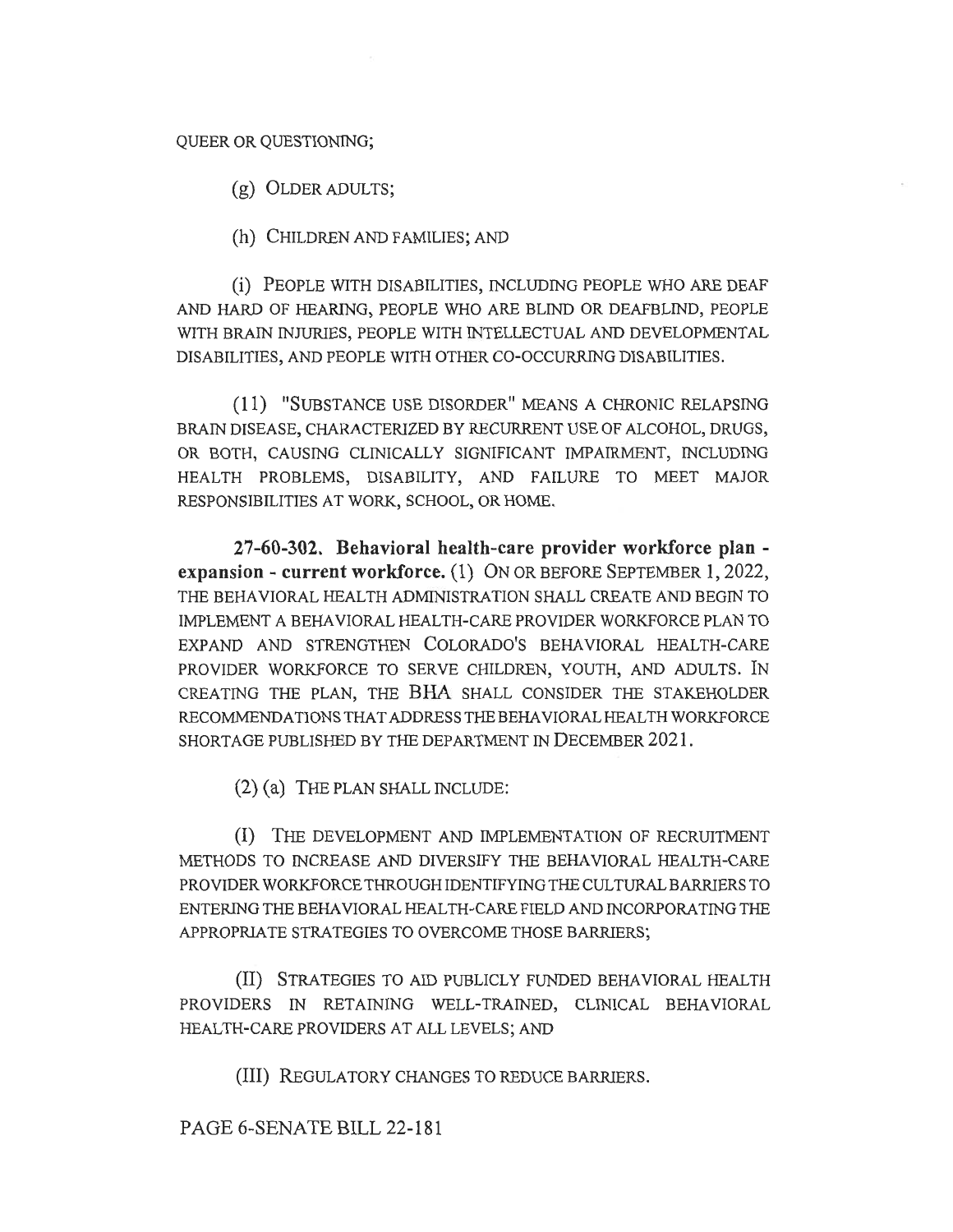(b) AS PART OF THE PLAN, THE BHA SHALL USE MONEY APPROPRIATED TO THE BHA TO PARTNER WITH ORGANIZATIONS SUCH AS LOCAL, STATE, AND NATIONAL ORGANIZATIONS REPRESENTING PRIORITY POPULATIONS.

(3) (a) THE PLAN SHALL REQUIRE THE BHA TO PARTNER WITH THE DEPARTMENT OF HIGHER EDUCATION TO BETTER PREPARE THE FUTURE BEHAVIORAL HEALTH-CARE PROVIDER WORKFORCE FOR PUBLIC SECTOR SERVICE, TO DEVELOP PAID JOB SHADOWING AND INTERNSHIP OPPORTUNITIES, AND TO DEVELOP PARTNERSHIPS WITH ORGANIZATIONS THAT CAN OFFER SUCH OPPORTUNITIES.

(b) THE BHA AND THE DEPARTMENT OF HIGHER EDUCATION SHALL PROVIDE INCENTIVES TO INSTITUTIONS OF HIGHER EDUCATION FOR THE PURPOSE OF MARKETING AND PROMOTING BEHAVIORAL HEALTH-CARE EDUCATIONAL PROGRAMS TO STUDENTS AND INCREASING THE NUMBER OF STUDENTS WHO GRADUATE WITH A DEGREE IN A BEHAVIORAL HEALTH-CARE FIELD OF STUDY.

(4) (a) THE PLAN MUST INCLUDE STRATEGIES FOR THE BHA TO WORK WITH COMMUNITY COLLEGES AND OTHER INSTITUTIONS OF HIGHER EDUCATION TO RECRUIT AND DEVELOP THE SKILLS OF RESIDENTS OF RURAL COMMUNITIES AND RESIDENTS OF STATE-DESIGNATED HEALTH PROFESSIONAL SHORTAGE AREAS, AS DEFINED IN SECTION 25-1.5-402 (11), WITH THE GOAL OF EDUCATING THESE RESIDENTS IN BEHAVIORAL HEALTH-CARE FIELDS TO PROVIDE SERVICES FOR CHILDREN, YOUTH, AND ADULTS SO THAT THE RESIDENTS RETURN AND PRACTICE IN THE RURAL AREAS AND OTHER SHORTAGE AREAS.

(b) THE STRATEGIES IMPLEMENTED BY THE BHA IN SUBSECTION (4)(a) OF THIS SECTION SHALL INCLUDE STUDENT LOAN REPAYMENT PROGRAMS AND SCHOLARSHIPS TO INDIVIDUALS WHO ARE COMMITTED TO PROVIDING BEHAVIORAL HEALTH-CARE SERVICES IN RURAL COMMUNITIES AND STATE-DESIGNATED HEALTH PROFESSIONAL SHORTAGE AREAS, AS DEFINED IN SECTION 25-1.5-402 (11), FOR AT LEAST THREE YEARS. THE BHA SHALL COORDINATE AND WORK IN CONJUNCTION WITH THE COLORADO HEALTH SERVICE CORPS TO EXPAND AND INCREASE THE LOAN REPAYMENTS MADE PURSUANT TO SECTION 25-1.5-503.

(5) THE BHA, IN COLLABORATION WITH THE COMMUNITY COLLEGE

PAGE 7-SENATE BILL 22-181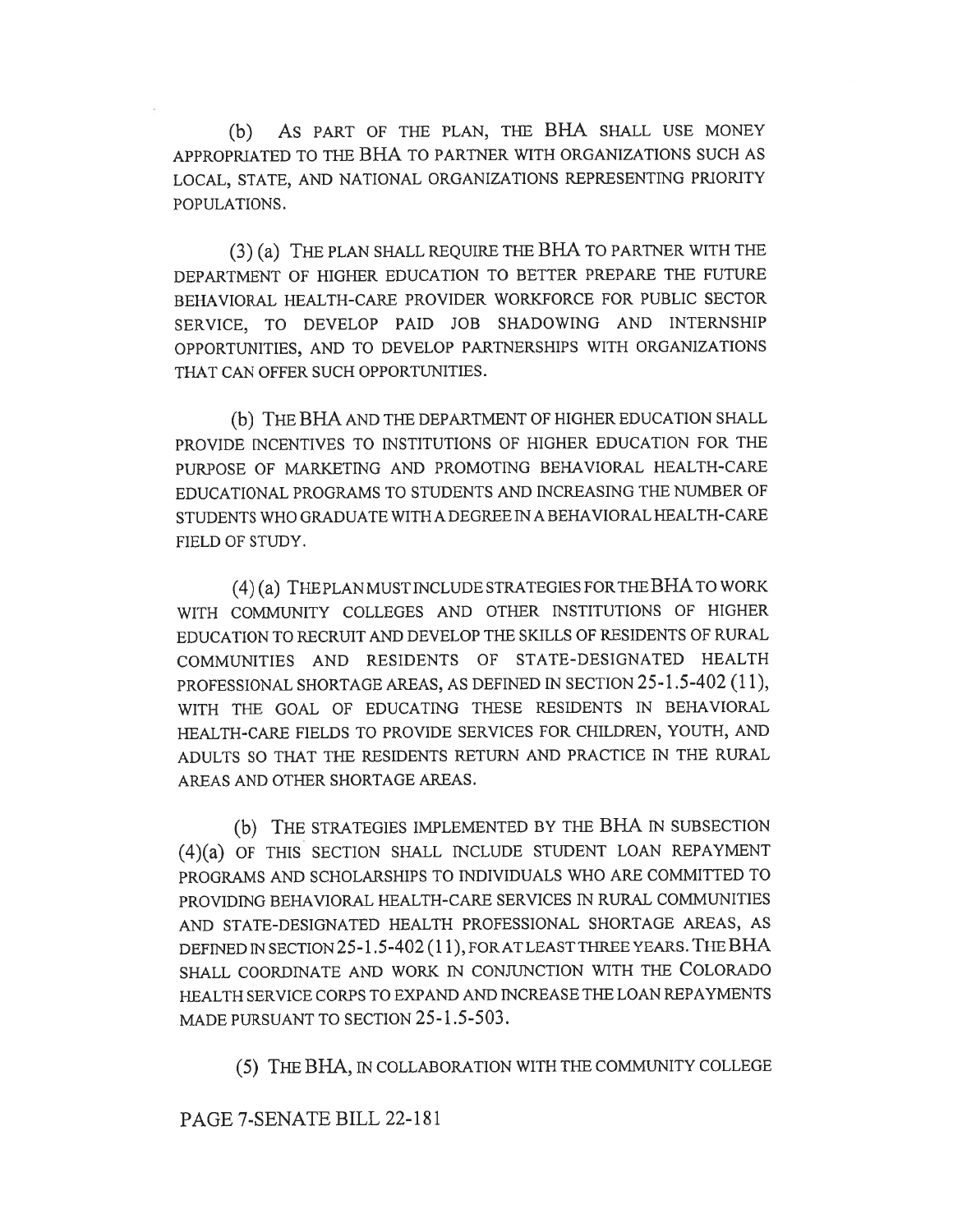SYSTEM, THE DEPARTMENT OF HIGHER EDUCATION, AND THE WORK FORCE DEVELOPMENT COUNCIL CREATED IN SECTION 24-46.3-101, AND INSTITUTIONS OF HIGHER EDUCATION SHALL CREATE A NEW BEHAVIORAL HEALTH-CARE EDUCATIONAL PROGRAM THAT PROVIDES TIERED ADVANCEMENT OPPORTUNITIES FOR BEHAVIORAL HEALTH-CARE PROVIDERS AT ALL LEVELS, FROM ADVANCEMENT FOR INDIVIDUALS IN ENTRY-LEVEL POSITIONS TO INDIVIDUALS WHO HOLD A BACHELOR'S DEGREE.

(6) THE BHA SHALL USE THE MONEY APPROPRIATED BY THE GENERAL ASSEMBLY TO INCREASE THE NUMBER OF PEER SUPPORT PROFESSIONALS ACROSS THE STATE TO ENSURE THAT A PERSON STRUGGLING WITH A MENTAL HEALTH DISORDER OR A SUBSTANCE USE DISORDER WHO IS IN NEED OF ASSISTANCE CAN CONNECT WITH A PEER SUPPORT SPECIALIST WHO HAS HAD SIMILAR EXPERIENCES LIVING WITH A MENTAL HEALTH DISORDER OR A SUBSTANCE USE DISORDER. THE PURPOSE OF THE PEER SUPPORT PROFESSIONAL IS TO HELP PEOPLE ACHIEVE THEIR RECOVERY GOALS THROUGH SHARED UNDERSTANDING, RESPECT, AND EMPOWERMENT. PEER SUPPORT PROFESSIONALS PROVIDE NONCLINICAL SUPPORT SERVICES THAT ALIGN WITH RECOMMENDATIONS FROM THE SUBSTANCE ABUSE AND MENTAL HEALTH SERVICES ADMINISTRATION OF THE UNITED STATES DEPARTMENT OF HEALTH AND HUMAN SERVICES, INCLUDING ENGAGING INDIVIDUALS IN PEER-TO-PEER RELATIONSHIPS THAT SUPPORT HEALING, PERSONAL GROWTH, LIFE SKILLS DEVELOPMENT, SELF-CARE, AND CRISIS STRATEGY DEVELOPMENT, TO HELP ACHIEVE RECOVERY, WELLNESS, AND LIFE GOALS.

(7) THE BHA SHALL INCLUDE IN THE PLAN THE RECOMMENDATIONS OF THE DIRECTOR OF THE DIVISION OF PROFESSIONS AND OCCUPATIONS PURSUANT TO SECTION 12-20-103 (8).

(8) (a) THE PLAN MUST INCLUDE PROPOSALS TO WORK WITH LOCAL LAW ENFORCEMENT AGENCIES, THE P.O.S.T. BOARD CREATED IN SECTION 24-31-302, A PEACE OFFICER ORGANIZATION, AS DEFINED IN SECTION 24-32-3501, A STATEWIDE ORGANIZATION REPRESENTING PROFESSIONAL FIREFIGHTERS, AND A STATEWIDE ASSOCIATION REPRESENTING EMERGENCY MEDICAL SERVICE PROVIDERS TO:

(I) CROSS-TRAIN CURRENT AND FORMER FIRST RESPONDERS IN BEHAVIORAL HEALTH;

(II) HELP INCREASE CULTURAL COMPETENCIES IN FIRST RESPONDERS

PAGE 8-SENATE BILL 22-181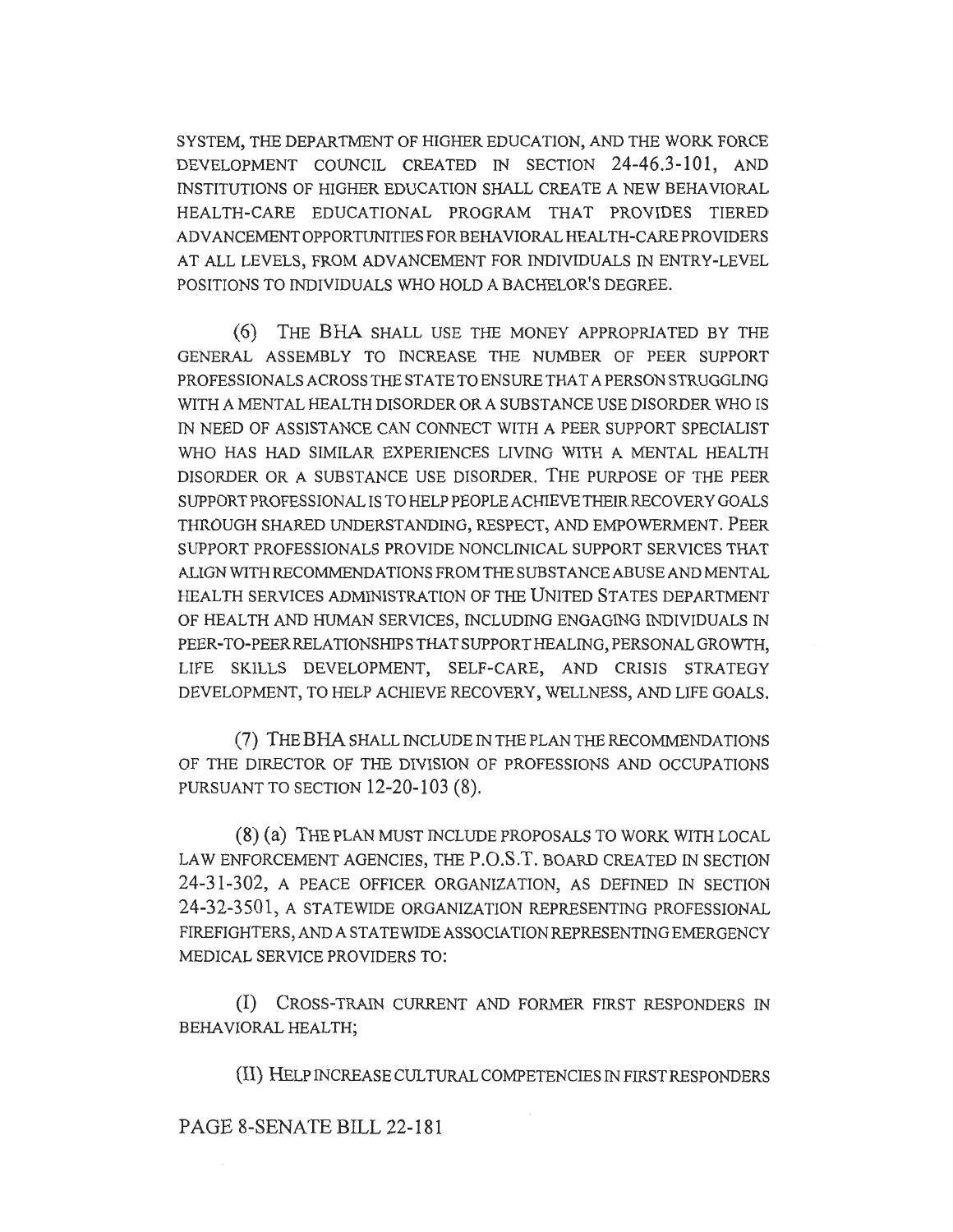#### AND LAW ENFORCEMENT; AND

(III) REDUCE THE STIGMA OF RECEIVING MENTAL HEALTH SERVICES.

(b) THE PROPOSALS IMPLEMENTED BY THE BHA PURSUANT TO SUBSECTION (8)(a) OF THIS SECTION MUST INCLUDE STUDENT LOAN REPAYMENT PROGRAMS AND SCHOLARSHIPS FOR CURRENT AND FORMER FIRST RESPONDERS WHO HAVE AT LEAST FIVE YEARS OF FIRST RESPONDER EXPERIENCE AND MENTAL HEALTH PROFESSIONALS WHO ARE COMMITTED TO PROVIDING BEHAVIORAL HEALTH SERVICES IN LOCAL COMMUNITIES TO FIRST RESPONDERS FOR AT LEAST FIVE YEARS.

(C) THE BHA MAY COORDINATE AND WORK IN CONJUNCTION WITH THE COLORADO HEALTH SERVICE CORPS, AS DEFINED IN SECTION 25-1.5-502, TO EXPAND AND INCREASE THE STUDENT LOAN REPAYMENTS MADE PURSUANT TO SECTION 25-1.5-503.

(9) THE PLAN SHALL INCLUDE STRATEGIES TO UTILIZE COLORADO-BASED BEHAVIORAL HEALTH-CARE PROVIDERS TO EXPAND TELEHEALTH CAPACITY AND INFRASTRUCTURE IN ORDER TO PRIORITIZE TIMELY ACCESS TO BEHAVIORAL HEALTH-CARE SERVICES AND ADDRESS SERVICE GAPS.

(10) THROUGH AN INTERAGENCY AGREEMENT, THE BHA SHALL CREATE A PLAN FOR COLLABORATION BETWEEN THE BHA, THE DEPARTMENT OF REGULATORY AGENCIES, THE DEPARTMENT OF PUBLIC HEALTH AND ENVIRONMENT, THE DEPARTMENT OF HEALTH CARE POLICY AND FINANCING, THE DEPARTMENT OF EDUCATION, THE DEPARTMENT OF EARLY CHILDHOOD, AND THE DEPARTMENT OF LABOR AND EMPLOYMENT TO RAISE AWARENESS AMONG HEALTH-CARE PROVIDERS AND BEHAVIORAL HEALTH-CARE PROVIDERS CONCERNING THE AVAILABILITY OF OPPORTUNITIES TO INVEST IN AND STRENGTHEN THEIR PROFESSIONAL BEHAVIORAL HEALTH-CARE STAFF.

27-60-303. Behavioral health administration - additional duties - collaboration with other agencies. (1) THE BHA SHALL:

(a) IN COLLABORATION WITH THE DEPARTMENT OF REGULATORY AGENCIES, ESTABLISH WORKFORCE STANDARDS THAT STRENGTHEN THE BEHAVIORAL HEALTH-CARE PROVIDER WORKFORCE, INCLUDING TELEHEALTH

## PAGE 9-SENATE BILL 22-181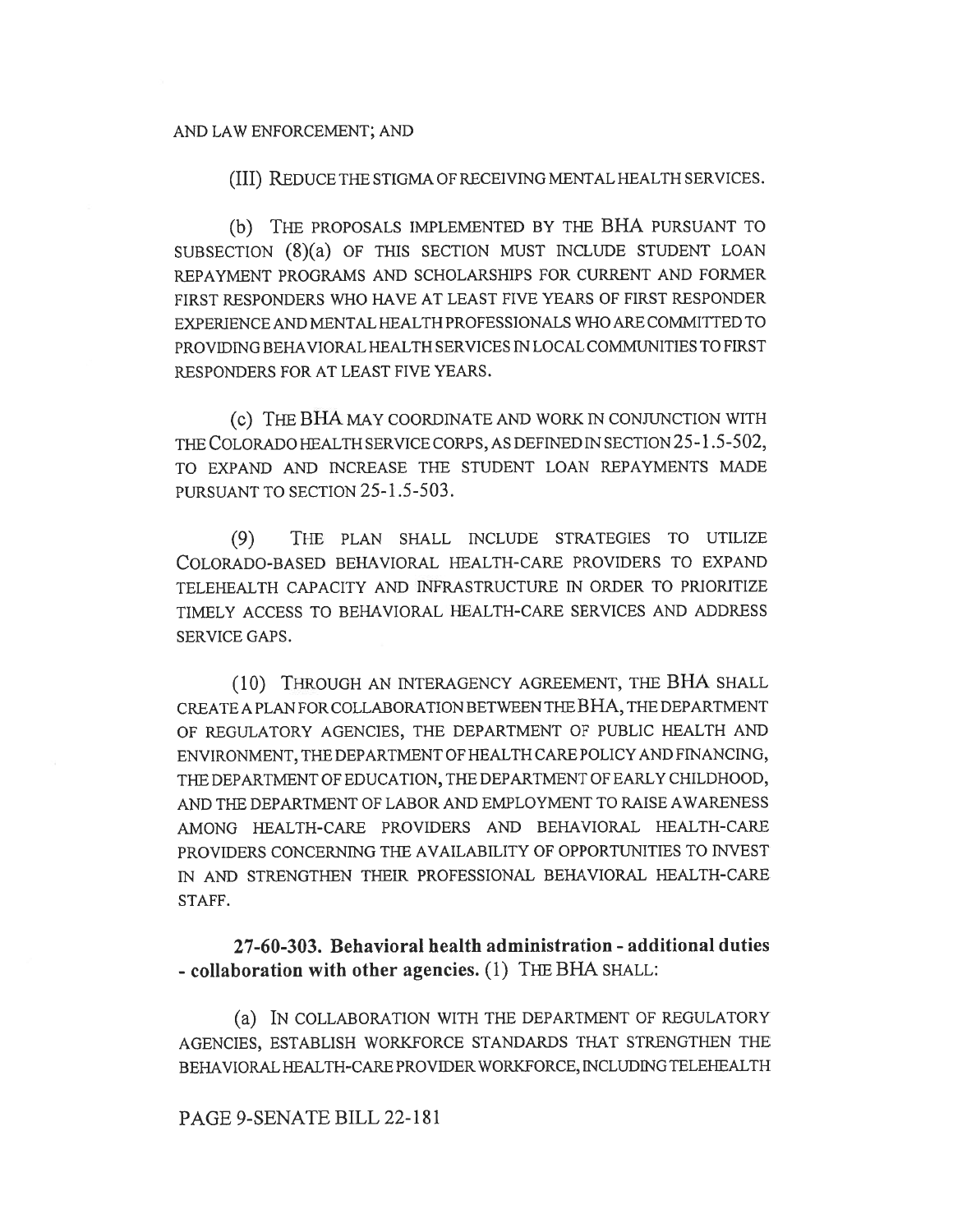PROVIDERS, AND INCREASE OPPORTUNITIES FOR PEER SUPPORT PROFESSIONALS AND BEHAVIORAL HEALTH AIDES. IF PRACTICABLE, THE STANDARDS MUST BE ALIGNED WITH NATIONAL STANDARDS AND ADDRESS HEALTH EQUITY; RURAL, FRONTIER, AND URBAN NEEDS; PEDIATRIC CARE; SPECIALTY CARE; AND CARE FOR INDIVIDUALS WITH COMPLEX NEEDS.

(b) PROVIDE AND FUND OPPORTUNITIES FOR TRAINING AND CERTIFICATION WITH STATE, NATIONAL, AND INTERNATIONAL CREDENTIALING ENTITIES;

(C) WORK WITH OTHER STATE AGENCIES TO REDUCE THE ADMINISTRATIVE BURDEN ACROSS AGENCIES TO ENSURE BEHAVIORAL HEALTH-CARE PROVIDERS HAVE ADDITIONAL TIME TO FOCUS ON PATIENT CARE;

(d) COLLABORATE WITH THE DEPARTMENT OF PUBLIC HEALTH AND ENVIRONMENT TO:

(I) FURTHER DEVELOP CURRENT ASSESSMENTS THAT EXIST IN RULES PROMULGATED BY THE STATE BOARD OF HEALTH PURSUANT TO SECTION 25-1.5-404 (1)(a) THAT MEASURE COMMUNITY-LEVEL SHORTAGES OF BEHAVIORAL HEALTH-CARE PROVIDERS WHO PROVIDE SERVICES FOR CHILDREN, YOUTH, AND ADULTS; AND

(II) EXPAND THE COLORADO HEALTH SERVICE CORPS CREATED IN SECTION 25-1.5-503 TO IMPROVE ACCESS TO BEHAVIORAL HEALTH-CARE SERVICES IN COMMUNITIES WHERE WORKFORCE SHORTAGES EXIST BY PROVIDING LOANS TO BEHAVIORAL HEALTH PROVIDERS TO PRACTICE IN THESE COMMUNITIES AND TO WORK WITH PRIORITY POPULATIONS; AND

(e) COLLABORATE WITH THE DEPARTMENT OF HIGHER EDUCATION, THE STATE BOARD FOR COMMUNITY COLLEGES AND OCCUPATIONAL EDUCATION CREATED IN SECTION 23-60-104, THE DEPARTMENT OF EDUCATION, THE STATE WORK FORCE DEVELOPMENT COUNCIL CREATED IN SECTION 24-46.3-101, THE DEPARTMENT OF LABOR AND EMPLOYMENT, AND THE DEPARTMENT OF HEALTH CARE POLICY AND FINANCING, AS APPLICABLE, TO:

(I) UPDATE CAREER PATHWAYS TO ALIGN WITH POSTSECONDARY DEGREE PROGRAMS, WORK-BASED LEARNING PROGRAMS, AND

PAGE 10-SENATE BILL 22-181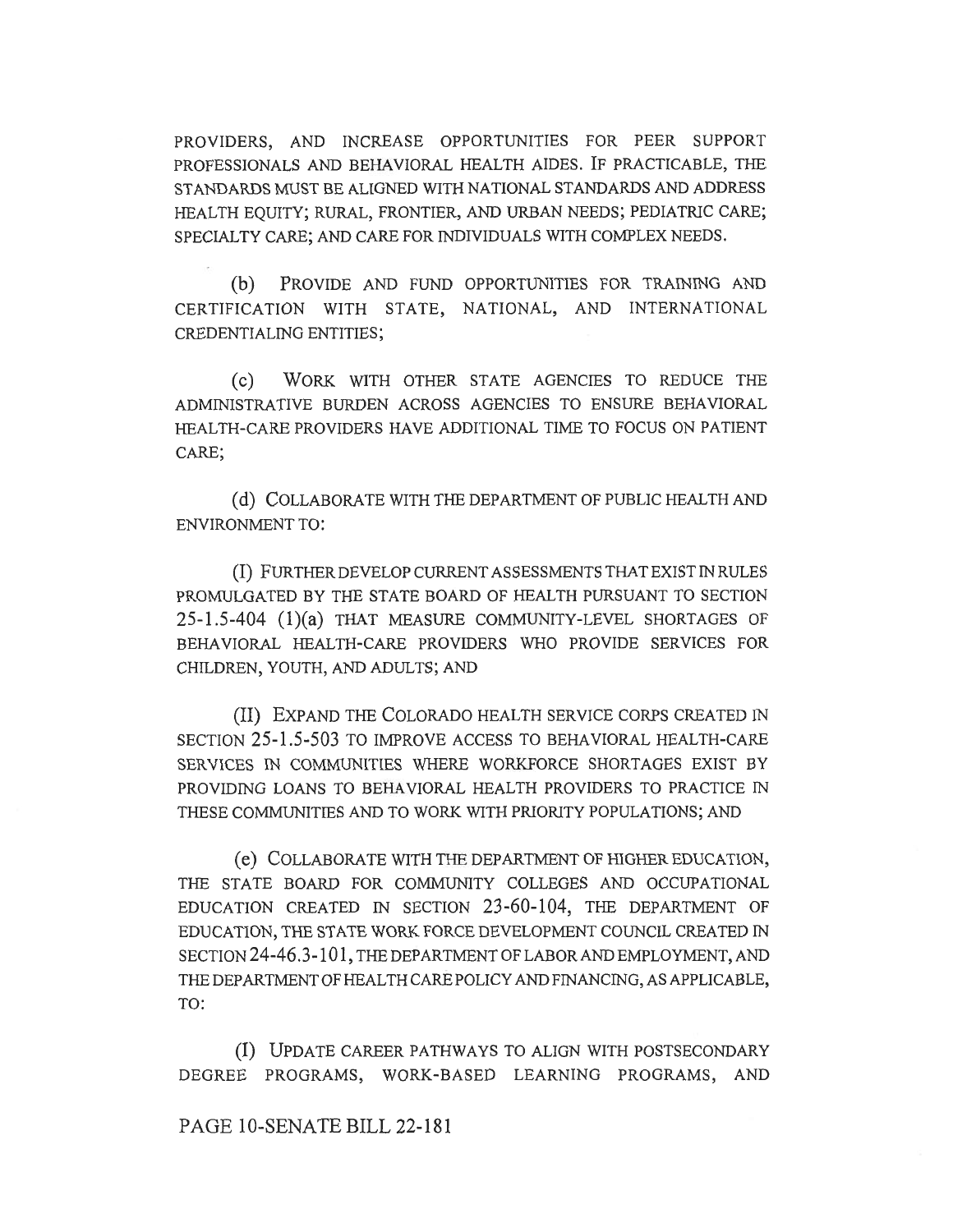APPRENTICESHIP PROGRAMS TO ENSURE THAT BEHAVIORAL HEALTH EDUCATION AND TRAINING ARE RESPONSIVE TO THE NEEDS OF THE LABOR MARKET IN ORDER TO PROVIDE BEHAVIORAL HEALTH-CARE SERVICES ACROSS THE CARE CONTINUUM FOR CHILDREN, YOUTH, AND ADULTS;

(II) PREPARE STUDENTS AND CURRENT WORKERS IN THE BEHAVIORAL HEALTH-CARE FIELD WITH THE SKILLS AND CREDENTIALS THEY NEED FOR JOBS AND CAREERS, INCLUDING THROUGH THE USE OF THE DEPARTMENT OF LABOR AND EMPLOYMENT'S WORK-BASED LEARNING PROGRAMS, TO ASSIST WITH IDENTIFYING INDUSTRY-RELEVANT SKILLS, CERTIFICATIONS, AND CREDENTIALS IN THE BEHAVIORAL HEALTH-CARE FIELD;

(III) SECURE FEDERAL FUNDING THAT SUPPORTS TRAINING, EDUCATION, AND APPRENTICESHIPS IN BEHAVIORAL HEALTH-CARE-RELATED OCCUPATIONS;

(IV) ENHANCE AND EXPAND THE DIRECT-CARE WORKFORCE TO PROVIDE BEHAVIORAL HEALTH-CARE SERVICES FOR CHILDREN, YOUTH, AND ADULTS ENROLLED IN PROGRAMS ADMINISTERED BY THE DEPARTMENT OF HEALTH CARE POLICY AND FINANCING;

(V) ADDRESS LICENSING AND CREDENTIALING PORTABILITY ISSUES THAT AFFECT THE ABILITY OF CHILDREN, YOUTH, AND ADULTS TO ACCESS BEHAVIORAL HEALTH-CARE SERVICES;

(VI) EXPLORE THE REQUIREMENTS THAT MUST BE MET FOR CERTIFIED ADDICTION SPECIALIST AND CERTIFIED ADDICTION TECHNICIAN CLASSES TO BE TAUGHT REMOTELY; AND

(VII) EXPLORE THE FEASIBILITY OF REMOTE SUPERVISORY OBSERVATION FOR EACH BEHAVIORAL HEALTH-CARE FIELD.

(2) (a) THE BHA SHALL USE THE LEARNING MANAGEMENT SYSTEM TO IMPLEMENT A COMPREHENSIVE, COLLABORATIVE, AND CROSS-SYSTEM TRAINING CERTIFICATION AND TRAINING CURRICULUM OF EVIDENCE-BASED TREATMENT AND EVIDENCE-BASED CRIMINAL JUSTICE APPROACHES FOR BEHAVIORAL HEALTH-CARE PROVIDERS WORKING IN PROGRAMS TO OBTAIN A CRIMINAL JUSTICE TREATMENT PROVIDER ENDORSEMENT. THE CURRICULUM SHALL INCLUDE:

## PAGE 11-SENATE BILL 22-181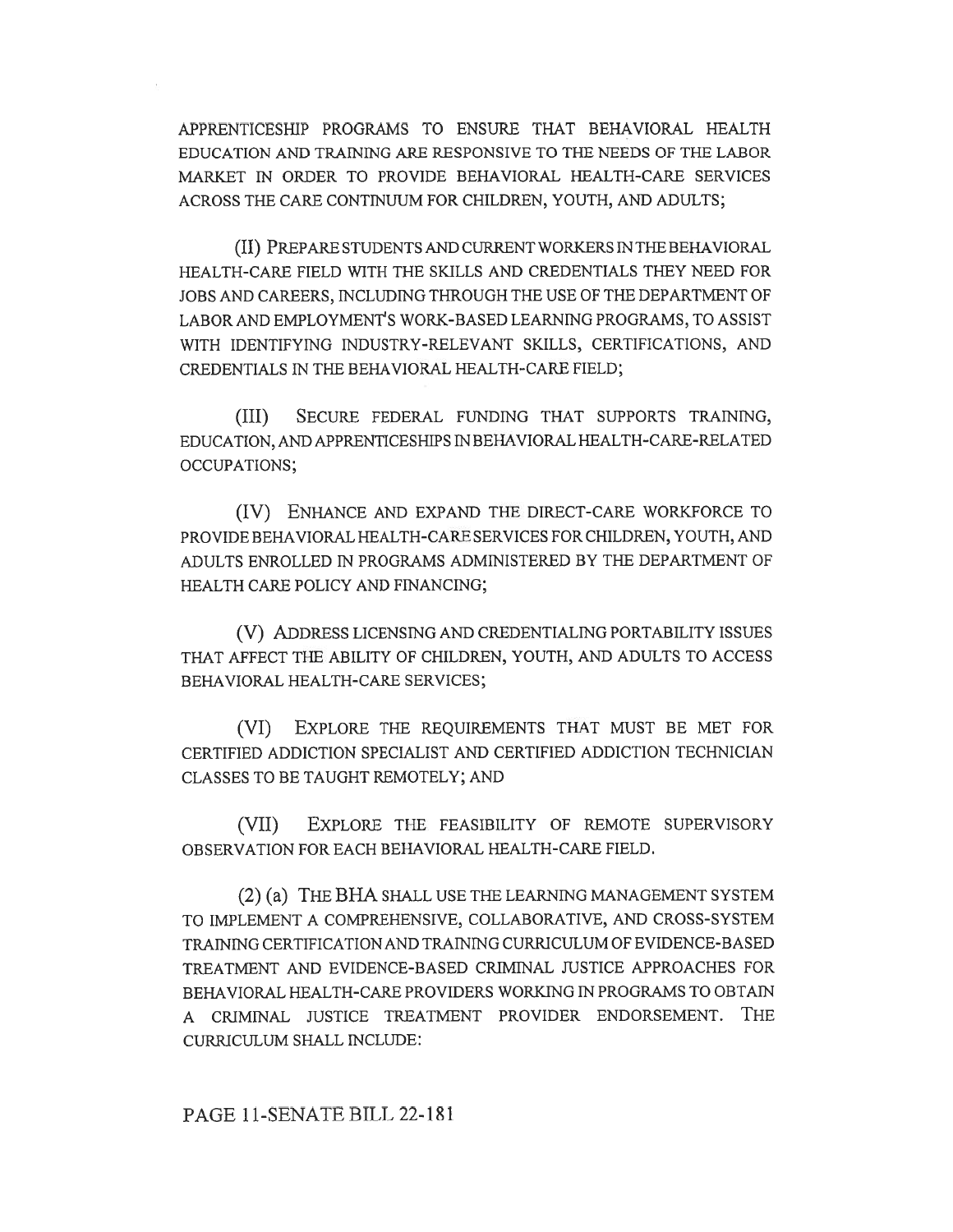(I) TRAINING TO ENSURE CROSS-SYSTEM ALIGNMENT AROUND A PROACTIVE, COORDINATED, AND PRERELEASE CARE PLAN FOR INDIVIDUALS WHO ARE INCARCERATED IN JAIL, PRISON, AND COMMUNITY CORRECTIONS FACILITIES;

(II) SPECIALIZED TRAINING AND SKILLS-BUILDING IN CULTURAL COMPETENCIES AND OTHERWISE CULTURALLY RESPONSIVE APPROACHES TO SUPERVISION AND TREATMENT OF INDIVIDUALS WHO ARE OR WERE IN THE CRIMINAL JUSTICE SYSTEM; AND

(III) SPECIFIC STRATEGIES TO ADDRESS THE RIGHTS AND NEEDS OF CRIME VICTIMS AND THE BEHAVIORAL HEALTH-CARE PROVIDER'S ROLE IN PREVENTING HARM OR INCREASING RISK TO IDENTIFIED CRIME VICTIMS.

(b) FOR THE PURPOSES OF SUBSECTION (2)(a) OF THIS SECTION, THE BHA SHALL ADD RELEVANT CONTENT TO THE CURRICULUM DEVELOPED IN THE LEARNING MANAGEMENT SYSTEM AND SHALL ENSURE THAT THE LEARNING MANAGEMENT SYSTEM IS ACCESSIBLE AND PROMOTED TO ALL CRIMINAL JUSTICE AGENCIES IN THE STATE.

(3) THE BHA SHALL DEVELOP STRATEGIES TO STRENGTHEN COLORADO'S CURRENT BEHAVIORAL HEALTH-CARE PROVIDER WORKFORCE. THE STRATEGIES SHALL INCLUDE:

(a) USING THE LEARNING MANAGEMENT SYSTEM TO INCREASE THE CAPACITY OF PROVIDERS TO SUPPORT A CULTURALLY COMPETENT BEHAVIORAL HEALTH-CARE PROVIDER WORKFORCE TO PROVIDE SERVICES FOR CHILDREN, YOUTH, AND ADULTS. THIS INCLUDES BUILDING FROM THE STANDARDS AND STATEWIDE CORE COMPETENCIES DEVELOPED PURSUANT TO THE LEARNING MANAGEMENT SYSTEM AND OFFERING ONGOING PROFESSIONAL DEVELOPMENT OPPORTUNITIES TO TRAIN BEHAVIORAL HEALTH-CARE PROVIDERS TO TREAT COMPLEX NEEDS ACROSS THE CONTINUUM OF CARE. IF PRACTICABLE, THE STANDARDS SHALL ALIGN WITH NATIONAL STANDARDS AND SHALL ADDRESS HEALTH EQUITY; RURAL, FRONTIER, AND URBAN NEEDS; PEDIATRIC CARE; SPECIALTY CARE; AND CARE FOR PERSONS WITH COMPLEX NEEDS. THE BHA SHALL USE THE LEARNING MANAGEMENT SYSTEM TO CREATE COURSE WORK TO INCREASE AND IMPROVE COMPETENCIES IN BEHAVIORAL HEALTH CARE.

(b) DEVELOPING METHODS SUPPORTED BY THE BHA, THE

PAGE 12-SENATE BILL 22-181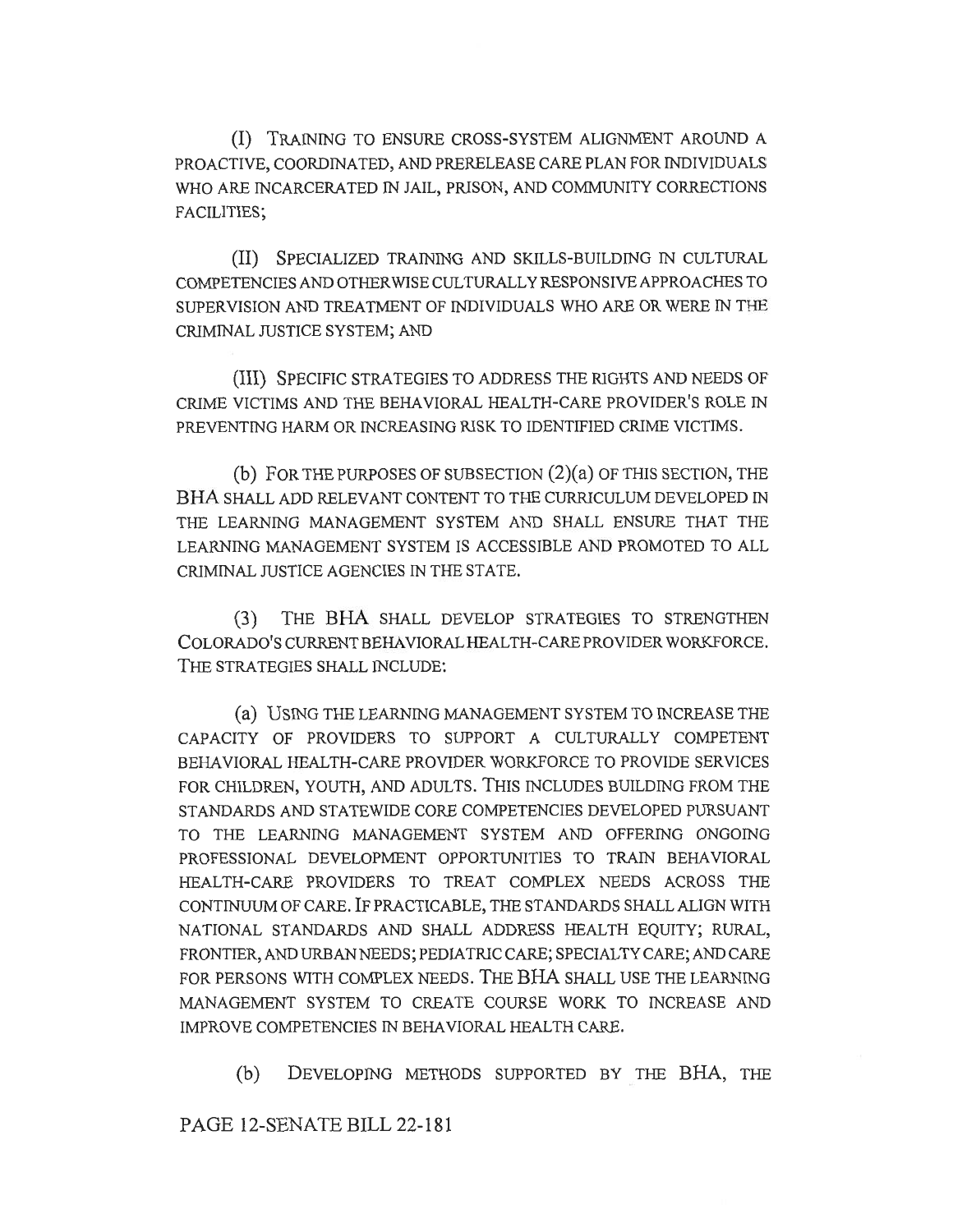DEPARTMENT OF REGULATORY AGENCIES, THE DEPARTMENT OF PUBLIC HEALTH AND ENVIRONMENT, THE DEPARTMENT OF HEALTH CARE POLICY AND FINANCING, AND THE DEPARTMENT OF LABOR AND EMPLOYMENT FOR BEHAVIORAL HEALTH PROVIDERS TO ADDRESS BURNOUT; TRAINING; SUPERVISION, INCLUDING THE EXPLORATION OF OPPORTUNITIES FOR BEHAVIORAL HEALTH PROVIDERS TO BE REIMBURSED FOR PROVIDING CLINICAL SUPERVISION; AND CAREER PATHWAYS FOR PROFESSIONAL BEHAVIORAL HEALTH-CARE PROVIDERS.

27-60-304. Reports. (1) IN 2023 AND 2024, THE STATE DEPARTMENT OF HUMAN SERVICES SHALL INCLUDE AN OVERVIEW OF THE BHA'S PROGRESS TOWARD ADDRESSING THE BEHAVIORAL HEALTH-CARE PROVIDER WORKFORCE SHORTAGE DURING THE HEARINGS HELD PRIOR TO THE REGULAR SESSION OF THE GENERAL ASSEMBLY UNDER THE "STATE MEASUREMENT FOR ACCOUNTABLE, RESPONSIVE, AND TRANSPARENT (SMART) GOVERNMENT ACT", PART 2 OF ARTICLE 7 OF TITLE 2.

(2) ON OR BEFORE JANUARY 1, 2023, AND ON OR BEFORE JANUARY 1, 2024, THE COMMUNITY COLLEGE SYSTEM SHALL SUBMIT A REPORT TO THE BHA. AT A MINIMUM, THE REPORT MUST INCLUDE A SUMMARY OF THE BEHAVIORAL HEALTH CAREER PATHWAY AND ITS IMPLEMENTATION, INCLUDING AN ACCOUNTING OF HOW MONEY WAS USED TO EXPAND OR SUPPORT TRAINING, EDUCATION, AND CERTIFICATIONS IN THE BEHAVIORAL HEALTH CAREER PATHWAY TO INCREASE EMPLOYMENT IN THE BEHAVIORAL HEALTH SECTOR.

(3) THE STATE DEPARTMENT, THE BHA, AND ANY PERSON WHO RECEIVES MONEY FROM THE BHA SHALL COMPLY WITH THE COMPLIANCE, REPORTING, RECORD-KEEPING, AND PROGRAM EVALUATION REQUIREMENTS ESTABLISHED BY THE OFFICE OF STATE PLANNING AND BUDGETING AND THE STATE CONTROLLER IN ACCORDANCE WITH SECTION 24-75-226 (5).

27-60-305. Repeal of part. THIS PART 3 IS REPEALED, EFFECTIVE SEPTEMBER 1, 2024.

SECTION 3. In Colorado Revised Statutes, 12-20-103, add (8) as follows:

12-20-103. Division of professions and occupations - creation duties of division and department head - office space - per diem for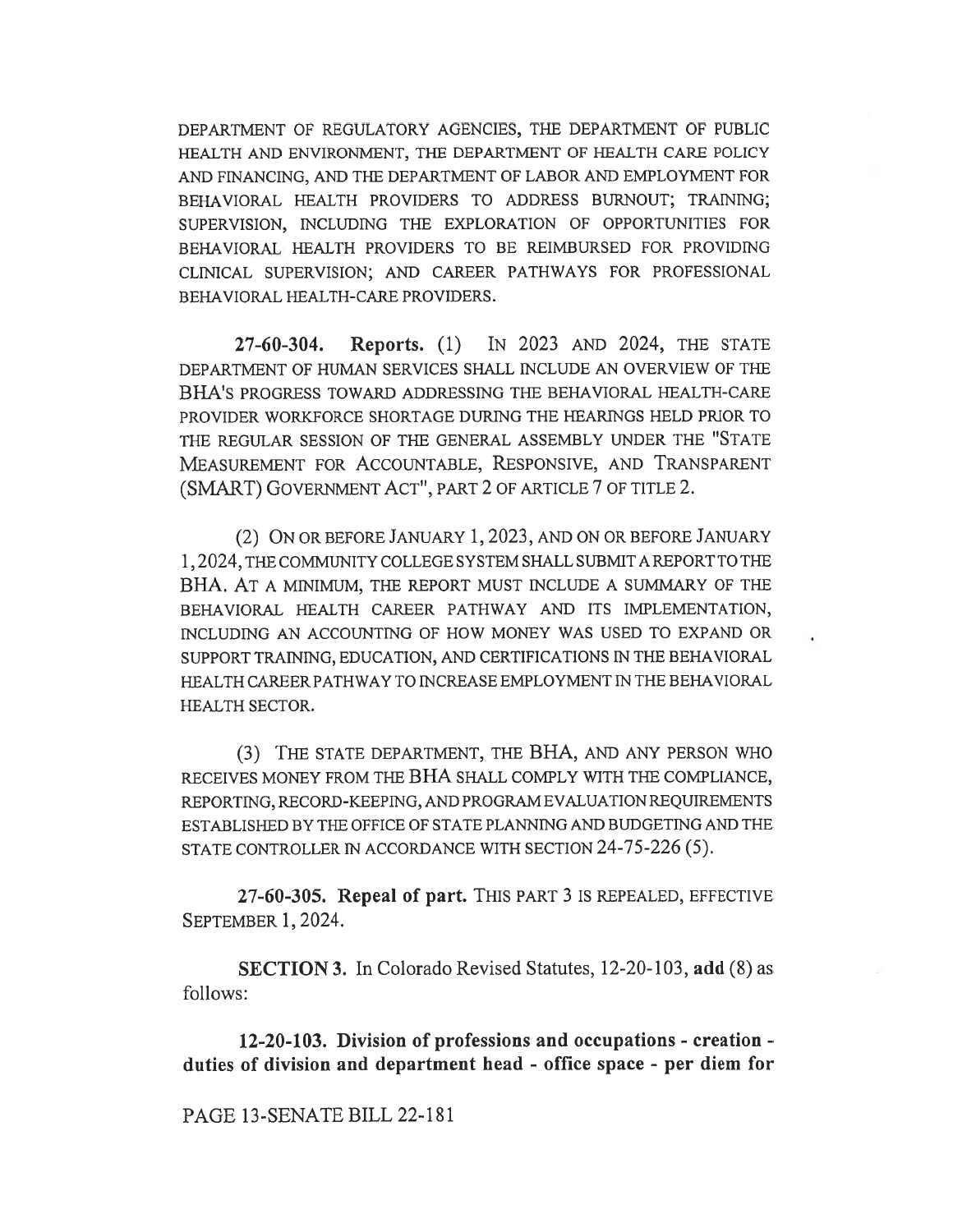board or commission members - review of functions - repeal. (8) ON OR BEFORE SEPTEMBER 1, 2022, THE DIVISION SHALL:

(a) MAKE RECOMMENDATIONS TO EXPAND THE PORTABILITY OF EXISTING CREDENTIALING REQUIREMENTS THROUGH STATUTORY CHANGES, INCLUDING THE ADOPTION OF INTERSTATE COMPACTS IN ORDER TO FACILITATE FOR MENTAL HEALTH AND BEHAVIORAL HEALTH-CARE PROVIDERS THE USE OF TELEHEALTH TO PRACTICE IN MULTIPLE JURISDICTIONS. THE RECOMMENDATIONS SHALL INCLUDE PROPOSALS FOR INCREASING THE AVAILABILITY OF MENTAL HEALTH AND BEHAVIORAL HEALTH-CARE SERVICES IN RURAL, FRONTIER, AND OTHER UNDER-REPRESENTED AREAS OF THE STATE.

(b) PROVIDE THE RECOMMENDATIONS TO THE BEHAVIORAL HEALTH ADMINISTRATION ESTABLISHED IN SECTION 27-60-203 FOR INCLUSION IN THE BEHAVIORAL HEALTH-CARE PROVIDER WORKFORCE PLAN CREATED PURSUANT TO SECTION 27-60-302.

(c) THIS SUBSECTION (8) IS REPEALED, EFFECTIVE SEPTEMBER 1, 2024.

SECTION 4. In Colorado Revised Statutes, 25-1.5-506, add (4)(d) as follows:

25-1.5-506. Colorado health service corps fund - created acceptance of grants and donations - annual appropriation from marijuana tax cash fund - repeal.  $(4)$   $(d)$   $(I)$  IN ADDITION TO THE APPROPRIATIONS DESCRIBED IN SUBSECTIONS  $(4)(a)$  and  $(4)(c)$  of this SECTION, FOR THE 2022-23 STATE FISCAL YEAR, THE GENERAL ASSEMBLY SHALL APPROPRIATE TWENTY MILLION DOLLARS FROM THE BEHAVIORAL AND MENTAL HEALTH CASH FUND CREATED IN SECTION 24-75-230 (2)(a) TO THE PRIMARY CARE OFFICE FOR THE PURPOSES DESCRIBED IN SUBSECTION (4)(a) OF THIS SECTION. IF ANY UNEXPENDED OR UNENCUMBERED MONEY APPROPRIATED FOR A FISCAL YEAR REMAINS AT THE END OF THAT FISCAL YEAR, THE PRIMARY CARE OFFICE MAY EXPEND THE MONEY FOR THE SAME PURPOSES IN THE NEXT FISCAL YEAR WITHOUT FURTHER APPROPRIATION.

(II) THE DEPARTMENT OF PUBLIC HEALTH AND ENVIRONMENT, PRIMARY CARE OFFICE, AND ANY PERSON WHO RECEIVES MONEY FROM THE PRIMARY CARE OFFICE, INCLUDING EACH RECIPIENT OF LOAN REPAYMENTS

PAGE 14-SENATE BILL 22-181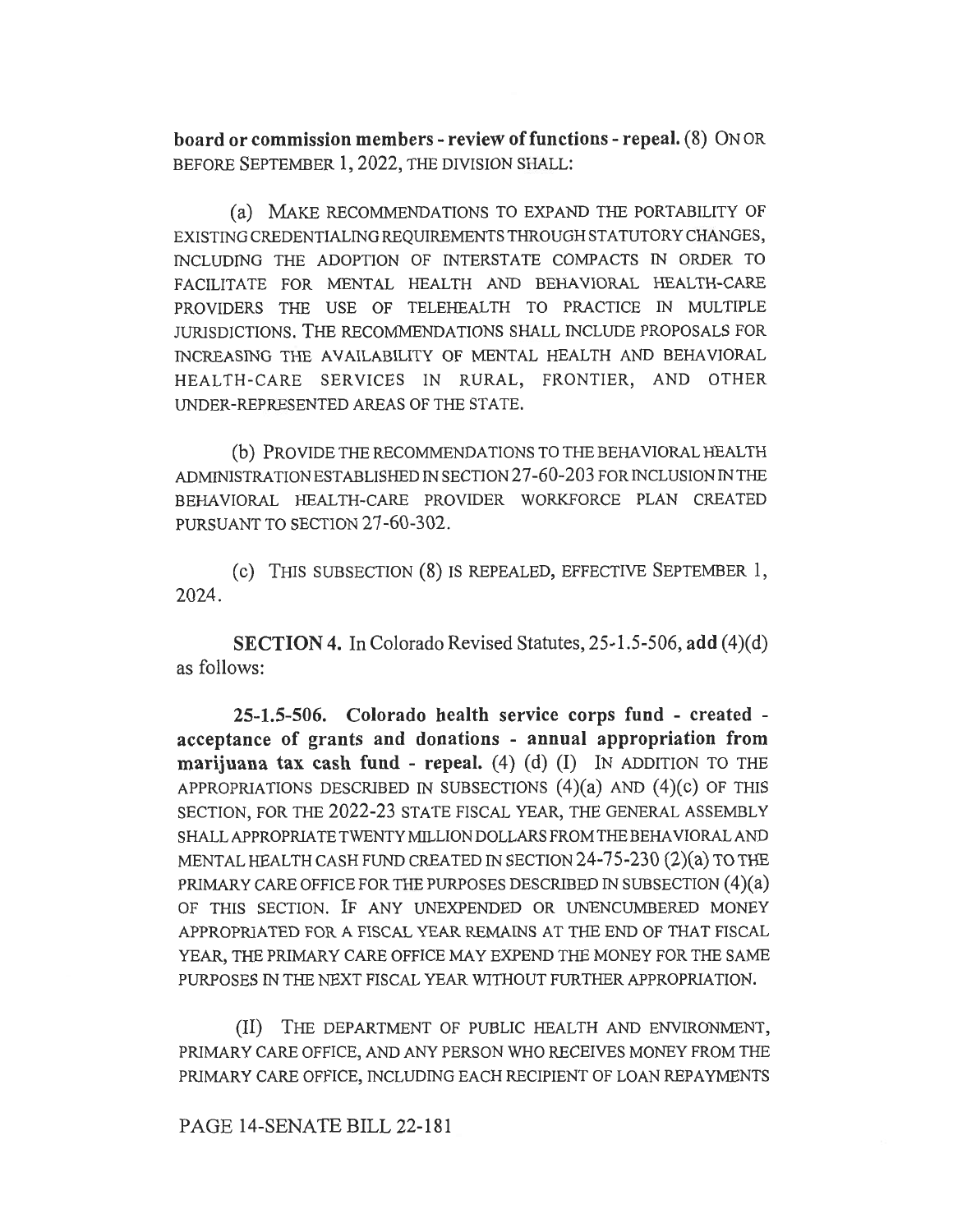OR A SCHOLARSHIP, SHALL COMPLY WITH THE COMPLIANCE, REPORTING, RECORD-KEEPING, AND PROGRAM EVALUATION REQUIREMENTS ESTABLISHED BY THE OFFICE OF STATE PLANNING AND BUDGETING AND THE STATE CONTROLLER IN ACCORDANCE WITH SECTION 24-75-226 (5).

(III) THIS SUBSECTION (4)(d) IS REPEALED, EFFECTIVE JANUARY 1, 2025.

SECTION 5. In Colorado Revised Statutes, 27-60-112, amend (2)(b) as follows:

27-60-112. Behavioral health-care workforce development program - creation - rules - report. (2) To implement the program, the office shall:

(b) (I) Develop an online training curriculum for providers in rural and metro areas to increase competencies in mental health and substance use disorders that will support a high-quality, trained, culturally responsive, and diverse behavioral health-care workforce.

(II) THE OFFICE SHALL ALSO:

(A) DEVELOP A PROCESS TO TRACK, STORE, AND CREATE REPORTS CONCERNING THE TRAINING AND CONTINUING EDUCATION IN THE CURRICULUM DEVELOPED PURSUANT TO SUBSECTION  $(2)(b)(I)$  OF THIS SECTION AND TO TRACK PROVIDERS' COMPLETION OF IN-PERSON AND VIRTUAL TRAINING OFFERED PURSUANT TO THIS SUBSECTION (2)(b); AND

(B) COLLABORATE WITH CREDENTIALING ENTITIES TO TRACK PEER SUPPORT PROFESSIONALS IN THE STATE.

SECTION 6. Appropriation. (1) For the 2022-23 state fiscal year, \$36,806,984 is appropriated to the department of human services for use by the behavioral health administration. This appropriation is from the behavioral and mental health cash fund created in section 24-75-230 (2)(a), C.R.S., and is of money the state received from the federal coronavirus state fiscal recovery fund. Any money appropriated in this section not expended prior to July 1, 2023, is further appropriated to the department from July 1, 2023, through December 30, 2024, for the same purpose. To implement this act, the administration may use this appropriation as follows:

PAGE 15-SENATE BILL 22-181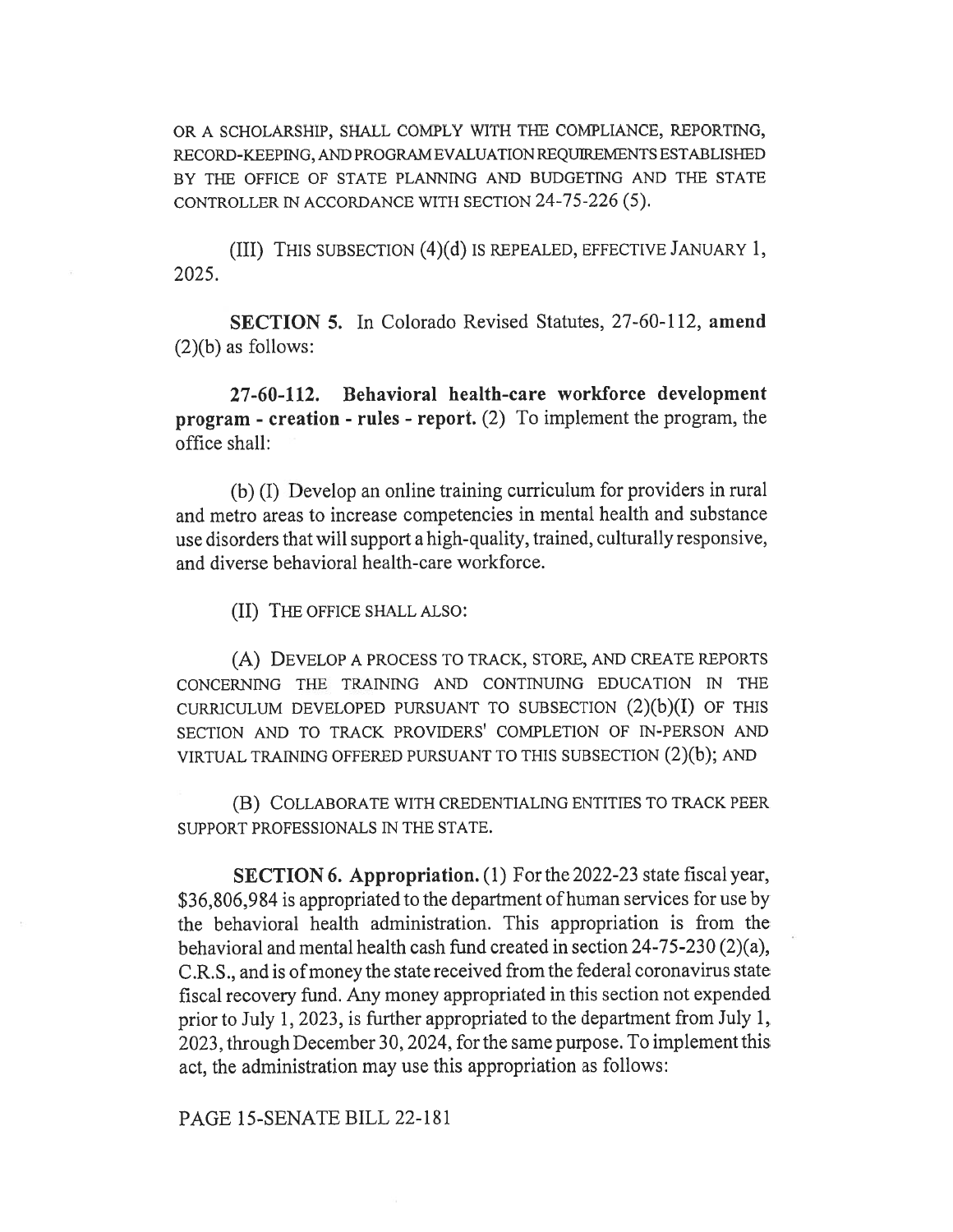(a) \$573,306 for program administration, which amount is based on an assumption that the administration will require 3.0 FTE in the 2022-23 state fiscal year and 3.0 FTE in the 2023-24 state fiscal year;

(b) \$9,928,337 for the development and implementation of the behavioral health-care provider workforce plan as specified in section 27-60-302 (2), C.R.S.;

(c) \$2,928,337 for strategies to strengthen the behavioral health-care provider workforce as specified in section 27-60-303 (3), C.R.S.;

(d) \$4,735,319 for the behavioral health-care educational program as specified in section 27-60-302 (5), C.R.S.;

(e) \$5,928,337 to increase the number of peer support professionals across the state as specified in section 27-60-302 (6), C.R.S.;

(f) \$4,928,337 for workforce standards and licensing activities as specified in section 27-60-303 (1), C.R.S.;

(g) \$2,928,337 for the behavioral health-care workforce development program as specified in section 27-60-112 (2), C.R.S.;

(h) \$2,928,337 for the partnership with the department of higher education as specified in section 27-60-302 (3), C.R.S.; and

(i) \$1,928,337 for the implementation of a comprehensive, collaborative, and cross-system training certification and training curriculum for behavioral health-care providers working in programs to obtain a criminal justice treatment provider endorsement as specified in section 27-60-303 (2), C.R.S.

SECTION 7. Appropriation. For the 2022-23 state fiscal year, \$20,000,000 is appropriated to the department of public health and environment for use by the primary care office. This appropriation is from the behavioral and mental health cash fund created in section 24-75-230 (2)(a), C.R.S., and is of money the state received from the federal coronavirus state fiscal recovery fund. Any money appropriated in this section not expended prior to July 1, 2023, is further appropriated to the department from July 1, 2023, through December 30, 2024, for the same

PAGE 16-SENATE BILL 22-181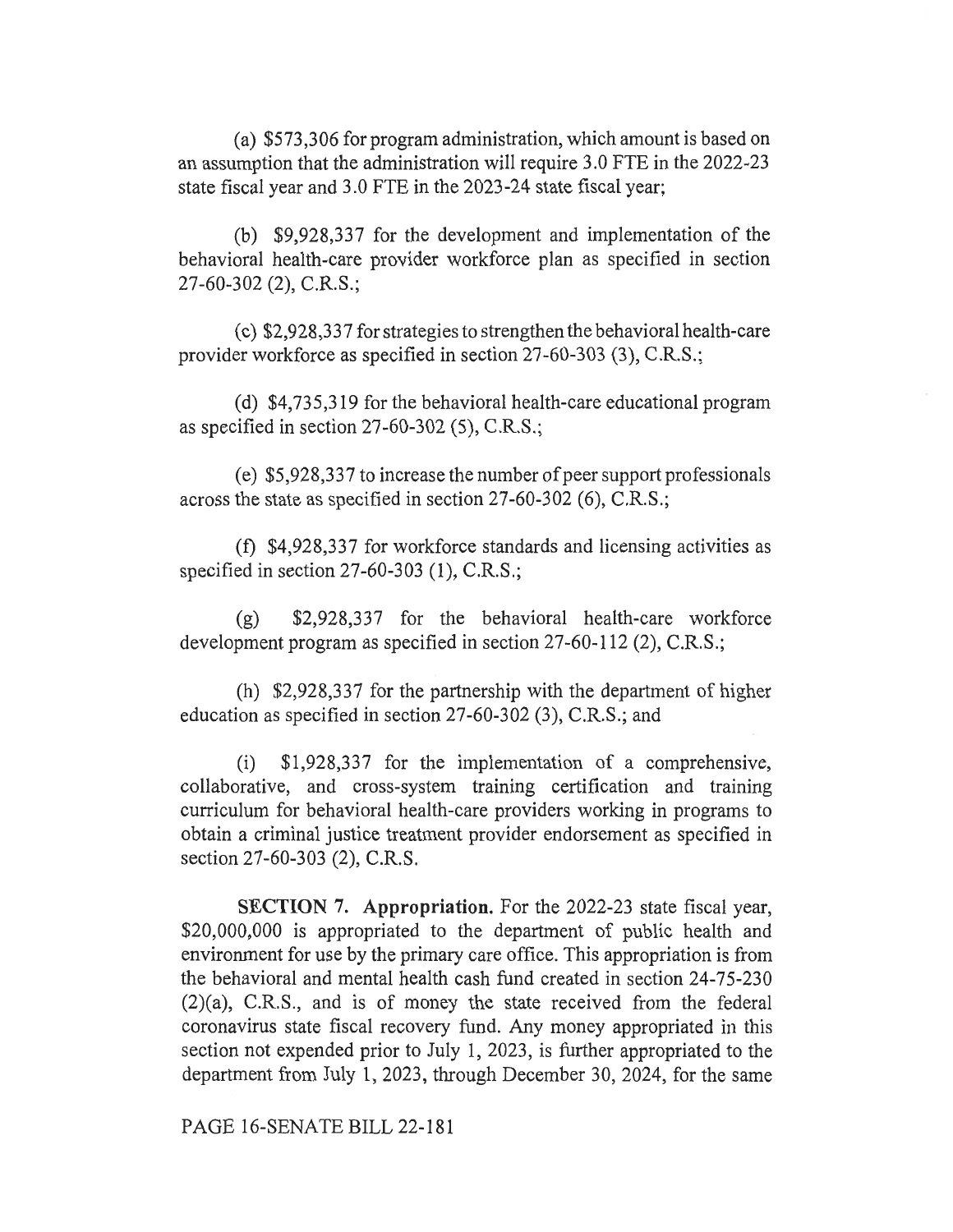purpose. To implement this act, the office may use this appropriation for the purposes specified in section 25-1.5-506 (4)(a), C.R.S. This appropriation is based on the assumption that the office will require an additional 1.0 FTE in the 2022-23 state fiscal year and 1.0 FTE in the 2023-24 state fiscal year to implement this act.

SECTION 8. Appropriation. (1) For the 2022-23 state fiscal year, \$15,193,018 is appropriated to the department of higher education. This appropriation is from the behavioral and mental health cash fund created in section 24-75-230 (2)(a), C.R.S., and is of money the state received from the federal coronavirus state fiscal recovery fund. Any money appropriated in this section not expended prior to July 1, 2023, is further appropriated to the department from July 1, 2023, through December 30, 2024, for the same purpose. To implement this act, the department may use this appropriation as follows:

(a) \$193,018 for administration, which amount is based on an assumption that the department will require 1.0 FTE in the 2022-23 state fiscal year and 1.0 FTE in the 2023-24 state fiscal year;

(b) \$15,000,000 for the state board for community colleges and occupational education state system community colleges.

SECTION 9. Effective date. This act takes effect July 1, 2022.

SECTION 10. Safety clause. The general assembly hereby finds,